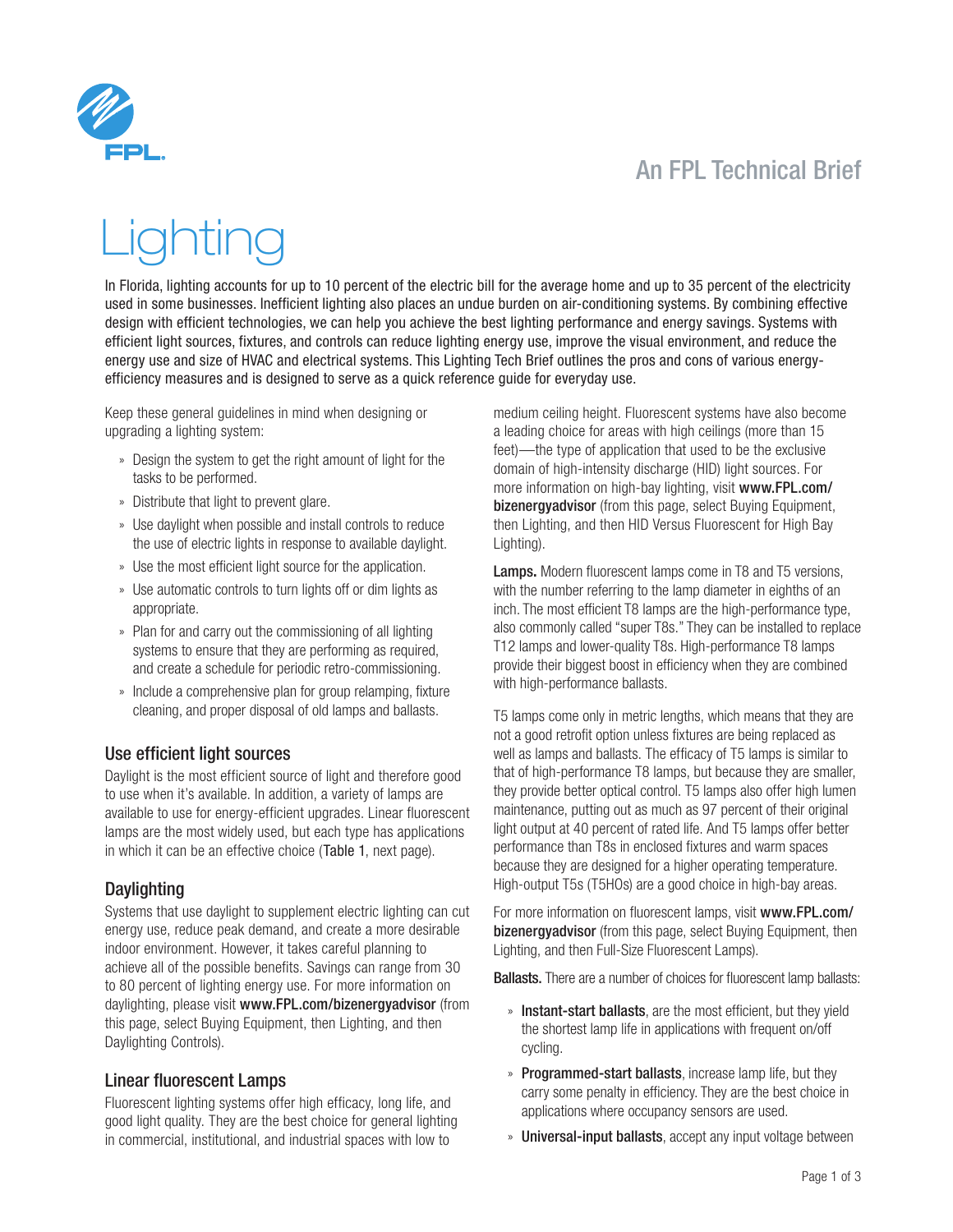120 and 277 volts. They make retrofitting easier and reduce stocking requirements, but provide slightly lower efficiency than dedicated-voltage ballasts.

As you're making your selection, check to ensure that the lamps and ballasts chosen are compatible. For more information on fluorescent ballasts, visit <www.FPL.com/bizenergyadvisor> (from this page, select Buying Equipment, then Lighting, and then Fluorescent Ballasts).

# CFLs

Use compact fluorescent lamps (CFLs) to replace incandescent lamps in downlights, sconces, table lamps, task lights, and wall washers. They cost more initially than incandescent lamps, but they quickly pay for themselves through energy and maintenance savings. Replacing a 60-watt incandescent bulb with a 13-watt CFL can save about \$37 over its expected life of 8,000 hours at an average cost of \$0.10 per kilowatt-hour.

CFLs come in two general forms: self-ballasted or pin-base. Self-ballasted CFLs combine a lamp, ballast, and base in a single sealed assembly that is discarded when the lamp or ballast burns out. Pin-base CFLs, the type most commonly employed in commercial buildings, are used with a separate ballast. They are available in lower-power versions, which can replace incandescent lamps, and in higher-power versions, which can replace linear fluorescent lamps or HID lamps.

For more information on CFLs, visit [www.FPL.com/](www.FPL.com/bizenergyadvisor) [bizenergyadvisor](www.FPL.com/bizenergyadvisor) (from this page, select Buying Equipment, then Lighting, and then Compact Fluorescent Lamps).



# High-Pressure Sodium

High-pressure sodium (HPS) lamps, which produce a yellowish light, vary widely in their efficacy and color quality. Three basic grades are available, based on color rendering index (CRI): The lowest, with a CRI of about 21, is typically used for outdoor lighting; generalpurpose indoor units have a CRI of around 60; and the less common "white" versions boast a CRI up to 80 or higher. The most common application of HPS lamps is for roadway and parking-lot lighting.

For more information on sodium lamps, visit [www.FPL.com/](www.FPL.com/bizenergyadvisor) [bizenergyadvisor](www.FPL.com/bizenergyadvisor) (from this page, select Buying Equipment, then Lighting, then High-Intensity Discharge Lamps).

# Metal Halide

Metal halide lamps offer good color quality and efficacies of up to 100 lumens per watt, but they suffer from several limitations, including long start-up and restrike times, high ultraviolet

output, color shifting over time and when dimmed, and output that is sensitive to lamp orientation (vertical or horizontal). The introduction of electronic ballasts and ceramic metal halide lamps has reduced the impact of some of these issues.

For more information on metal halide lamps, visit [www.FPL.](www.FPL.com/bizenergyadvisor) [com/bizenergyadvisor](www.FPL.com/bizenergyadvisor) (from this page, select Buying Equipment, Lighting, and High-Intensity Discharge Lamps).

# LEDs

Light-emitting diodes (LEDs) are solid-state electronic devices that create light. They offer several advantages over conventional light sources, including long life and vibration resistance. Their small size and the directional nature of their light output are also beneficial in some cases. These characteristics have enabled LEDs to displace incandescent lamps in some applications. They are expensive but continually coming down in price and improving in performance, and are now an effective solution for lighting in refrigerated display cases, recessed cans, and various exterior lighting applications. When buying LEDs, make sure to ask for performance data based on standard tests performed by accredited laboratories.



For more information on LEDs, visit [www.FPL.com/](www.FPL.com/bizenergyadvisor) [bizenergyadvisor](www.FPL.com/bizenergyadvisor) (from this page, select Buying Equipment, then Lighting, and then Light-Emitting Diodes).

# Induction Lamps

Induction lamps consist of a high-frequency power generator, a coupling device that generates a magnetic field (essentially an antenna), and a glass housing that contains the gases and phosphor coating—no electrodes are required. The main advantages of induction lighting are the ability to produce a substantial amount of light in a relatively compact package and a long lamp life due to the elimination of the electrodes. The major drawback of induction lighting is a high installation cost. In applications where maintenance costs are high, though, induction lighting systems can be cost-effective.

Existing induction-lamp products are aimed at two distinct market niches. The higher-wattage versions available (55 to 165 watts) offer long life (up to 100,000 hours) and can be a good choice any place where relamping and maintenance are difficult or hazardous. Lower-wattage induction lamps (20 and 23 watts) are also available as direct replacements for medium-base incandescent lamps and CFLs, offering an expected life of 15,000 hours.

# Use efficient fixtures

To make the best use of an efficient source, it's essential to